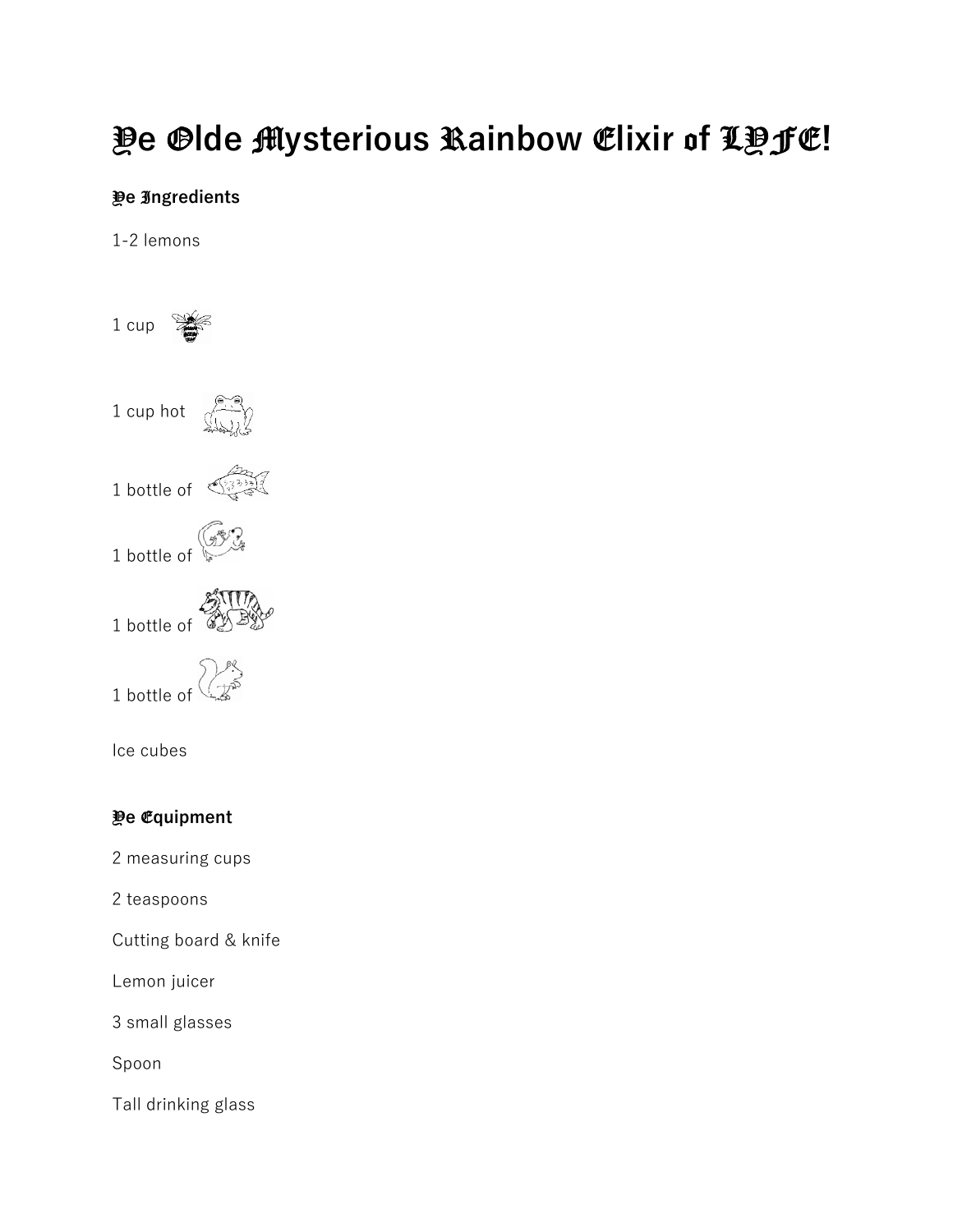## Y**e** P**rocess**

- 1. Cut the lemon and squeeze the juice into a small glass.
- 2. Add 1 cup  $\sum_{i=1}^{\infty}$  to 1 cup hot Stir until the water is cloudy and you can't see any

of the  $\sum_{n=1}^{\infty}$  crystals. Your liquid is now this:

- 3. In a small glass, mix 1 drop  $\sum_{n=1}^{\infty}$  and 3 drops  $\sum_{n=1}^{\infty}$  to create  $\epsilon$
- 4. Fill your tall drinking glass with ice cubes.
- ة<br>5. In a measuring cup, mix 5 tsp lemon juice and 8 tsp  $\overbrace{\text{exp}}^{\text{max}}$  Add 3 drops of Add room temperature  $\lim_{k\to\infty}$  until the ½ cup line and stir. Slowly pour this layer over the back of a spoon into the drinking glass. Rinse out the measuring cup.
- 6. In the measuring cup, mix 3 tsp lemon juice and 5 tsp  $\begin{matrix} \mathbb{R}^4 \rightarrow \mathbb{R}^6 \rightarrow \mathbb{R}^6 \rightarrow \mathbb{R}^6 \rightarrow \mathbb{R}^6 \rightarrow \mathbb{R}^6 \rightarrow \mathbb{R}^6 \rightarrow \mathbb{R}^6 \rightarrow \mathbb{R}^6 \rightarrow \mathbb{R}^6 \rightarrow \mathbb{R}^6 \rightarrow \mathbb{R}^6 \rightarrow \mathbb{R}^6 \rightarrow \mathbb{R}^6 \rightarrow \mathbb{R}^6 \rightarrow \mathbb{R}^6$ Add room temperature  $\lim_{k\to\infty}$  until the ½ cup line and stir. Slowly pour this layer over the back of a spoon into the drinking glass. Rinse out the measuring cup.
- 7. In the measuring cup, mix 2 tsp lemon juice and 3 tsp  $\begin{matrix} \mathbb{R}^3 \\ \mathbb{R}^3 \end{matrix}$  Add 3 drops Add room temperature  $\mathbb{W}^{\mathbb{Z}}$  until the ½ cup line and stir. Slowly pour this layer over the back of a spoon into the drinking glass. Rinse out the measuring cup.
- 8. In the measuring cup, mix 1 tsp lemon juice and 2 tsp Add 3 drops Add room temperature  $\overline{\mathbb{Q}}$  until the ½ cup line and stir. Slowly pour this layer over the back of a spoon into the drinking glass. Rinse out the measuring cup.